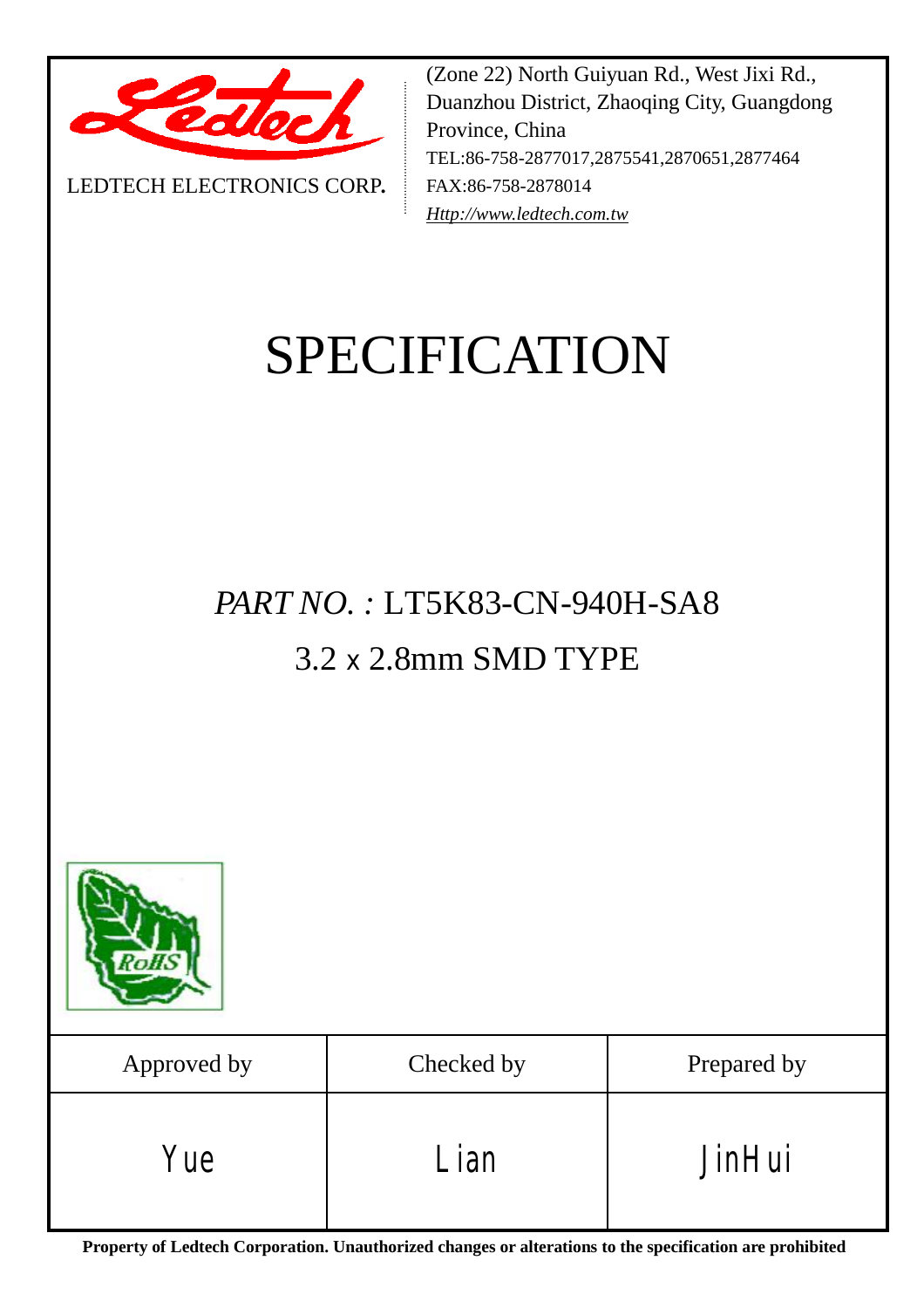

## **Package Dimensions**



#### **Notes:**

- 1. All dimensions are in mm.
- 2. Tolerance is ±0.25mm unless otherwise noted.

## **Description**

|                    | LED Chip    |                       |                    |
|--------------------|-------------|-----------------------|--------------------|
| Part No.           | Material    | <b>Emitting Color</b> | Lens Color         |
| LT5K83-CN-940H-SA8 | AIGaAs/GaAs | <b>Infrared</b>       | <b>Water Clear</b> |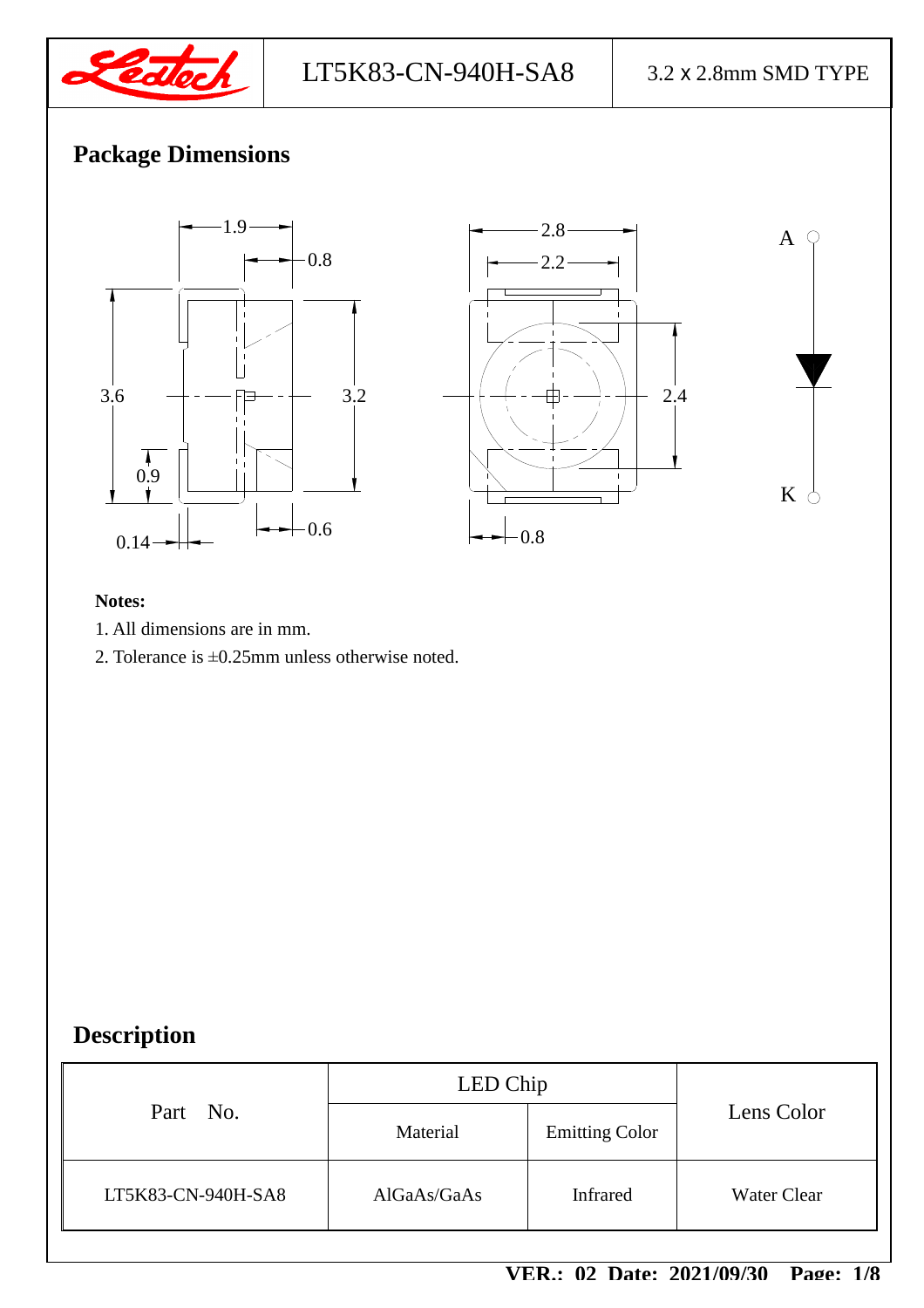

## **Absolute Maximum Ratings at Ta=25℃**

| Parameter                                       | Symbol      | Rating                                                                          | Unit         |
|-------------------------------------------------|-------------|---------------------------------------------------------------------------------|--------------|
| <b>Power Dissipation</b>                        | $P_{D}$     | 75                                                                              | mW           |
| <b>Reverse Voltage</b>                          | $V_{R}$     | 5                                                                               | V            |
| D.C. Forward Current                            | <b>If</b>   | 50                                                                              | mA           |
| Peak Current(1/10Duty Cycle,0.1ms Pulse Width.) | If $(Peak)$ | 200                                                                             | mA           |
| <b>Operating Temperature Range</b>              | Topr.       | $-40$ to $+100$                                                                 | $^{\circ}$ C |
| <b>Storage Temperature Range</b>                | Tstg.       | $-40$ to $+100$                                                                 | °∩°          |
| <b>Soldering Temperature</b>                    | Tsld.       | Reflow Soldering: $260^{\circ}$ for 10 sec.<br>Hand Soldering: 350°C for 3 sec. |              |

## **Electrical and Optical Characteristics:**

| Parameter                | Symbol          | Condition  | Min. | Typ. | Max. | Unit    |
|--------------------------|-----------------|------------|------|------|------|---------|
| <b>Radiant Intensity</b> | Ie              | If= $20mA$ | 1.7  | 2.3  |      | mW/sr   |
| <b>Forward Voltage</b>   | Vf              | If= $20mA$ |      | 1.22 | 1.5  | V       |
| Peak Wavelength          | $\lambda p$     | If= $20mA$ |      | 940  |      | nm      |
| Dominant Wavelength      | $\lambda$ d     | If= $20mA$ |      |      |      | nm      |
| <b>Reverse Current</b>   | Ir              | $Vr=5V$    |      |      | 100  | $\mu$ A |
| Viewing Angle            | $2 \theta$ 1/2  | If= $20mA$ |      | 120  |      | deg     |
| Spectrum Line Halfwidth  | $\Delta\lambda$ | If= $20mA$ |      | 50   |      | nm      |

Notes: 1.Tolerance of Luminous Intensity is ±15%.

#### **Specifications for Bin Grading:** 3.Tolerance of Dominant Wavelength is  $\pm 1$ nm.

2.Tolerance of Forward Voltage is ±0.1V.

| ັ<br>Ie(mW/sr) |             |             |             | Vf(v)       |             |
|----------------|-------------|-------------|-------------|-------------|-------------|
| D              |             |             | v           |             | в           |
| $1.7 - 2.0$    | $2.0 - 2.4$ | $2.4 - 2.9$ | $2.9 - 3.5$ | $1.0 - 1.2$ | $1.2 - 1.4$ |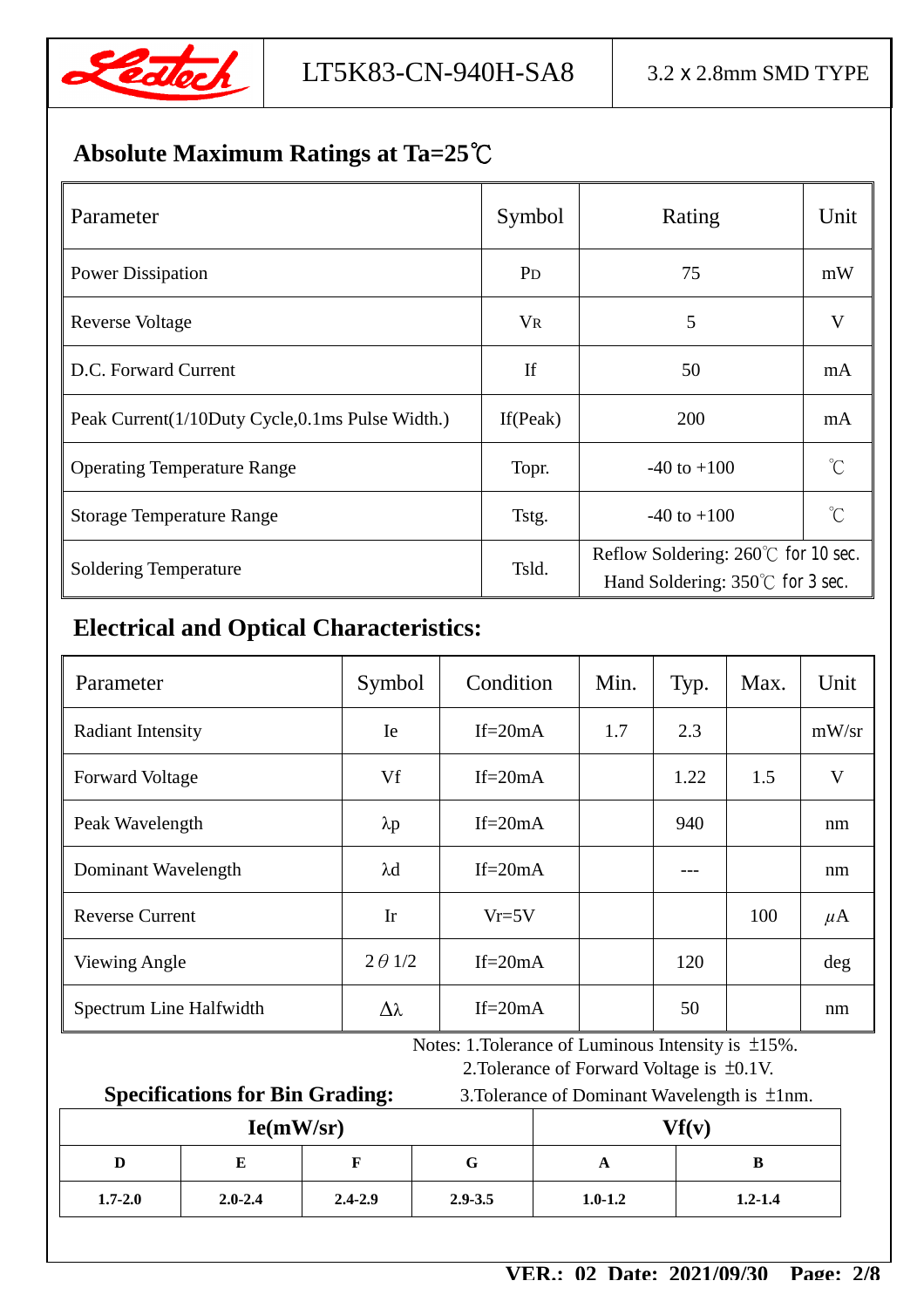

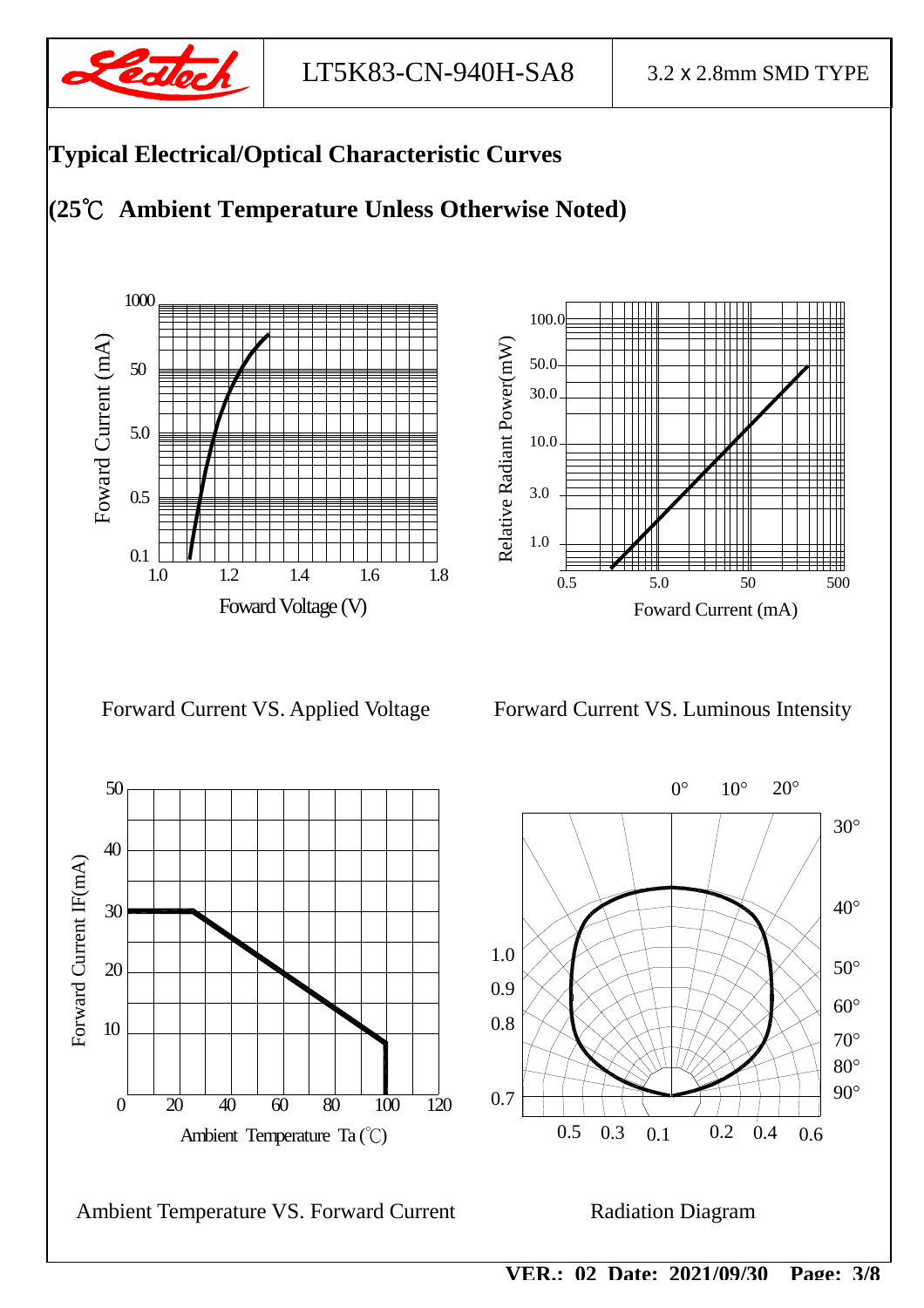

LT5K83-CN-940H-SA8  $\vert$  3.2 x 2.8mm SMD TYPE

#### **PRECAUTION IN USE**

#### **Storage**

**Recommended storage environment** 

**Temperature:**  $5^{\circ}C \sim 30^{\circ}C (41^{\circ}F \sim 86^{\circ}F)$ 

**Humidity: 60% RH Max.** 

**Moisture measures: Please refer to Moisture-sensitive label on reels package bags.** 

**If unused LEDs remain, they should be stored in moisture proof packages, such as sealed container with packages of moisture absorbent material (silica gel). It is also recommended to return the LEDs to the original moisture proof bag and to reseal the moisture proof bag again. Fold the opened bag firmly and keep in dry environment.** 

#### **Soldering**

| <b>Soldering</b><br><b>Reflow</b> |                       |                           | <b>Soldering</b><br>Hand |                 |
|-----------------------------------|-----------------------|---------------------------|--------------------------|-----------------|
|                                   | <b>Lead Solder</b>    | <b>Lead – free Solder</b> |                          |                 |
| <b>Pre-heat</b>                   | $120 - 150^{\circ}$ C | 180~200°C                 | <b>Temperature</b>       | 350°C Max.      |
| <b>Pre-heat time</b>              | 120sec. Max.          | 120sec. Max.              | Solde ing time           | 3sec. Max.      |
| <b>Peak temperature</b>           | 240°C Max.            | 260°C Max.                |                          | (one time only) |
| <b>Soldering time</b>             | 10sec. Max.           | 10sec. Max.               |                          |                 |
| <b>Condition</b>                  | refer to              | refer to                  |                          |                 |
|                                   | Temperature-          | Temperature-              |                          |                 |
|                                   | profile 1             | profile 2                 |                          |                 |

**\*After reflow soldering rapid cooling should be avoided.** 

**[Temperature-profile (Surface of circuit board)] Use the conditions shown to the under figure.** 

#### **<1 : Lead Solder> <2 : Lead-free Solder>**



**[ Recommended soldering pad design ]** 

**Use the following conditions shown in the figure.** 



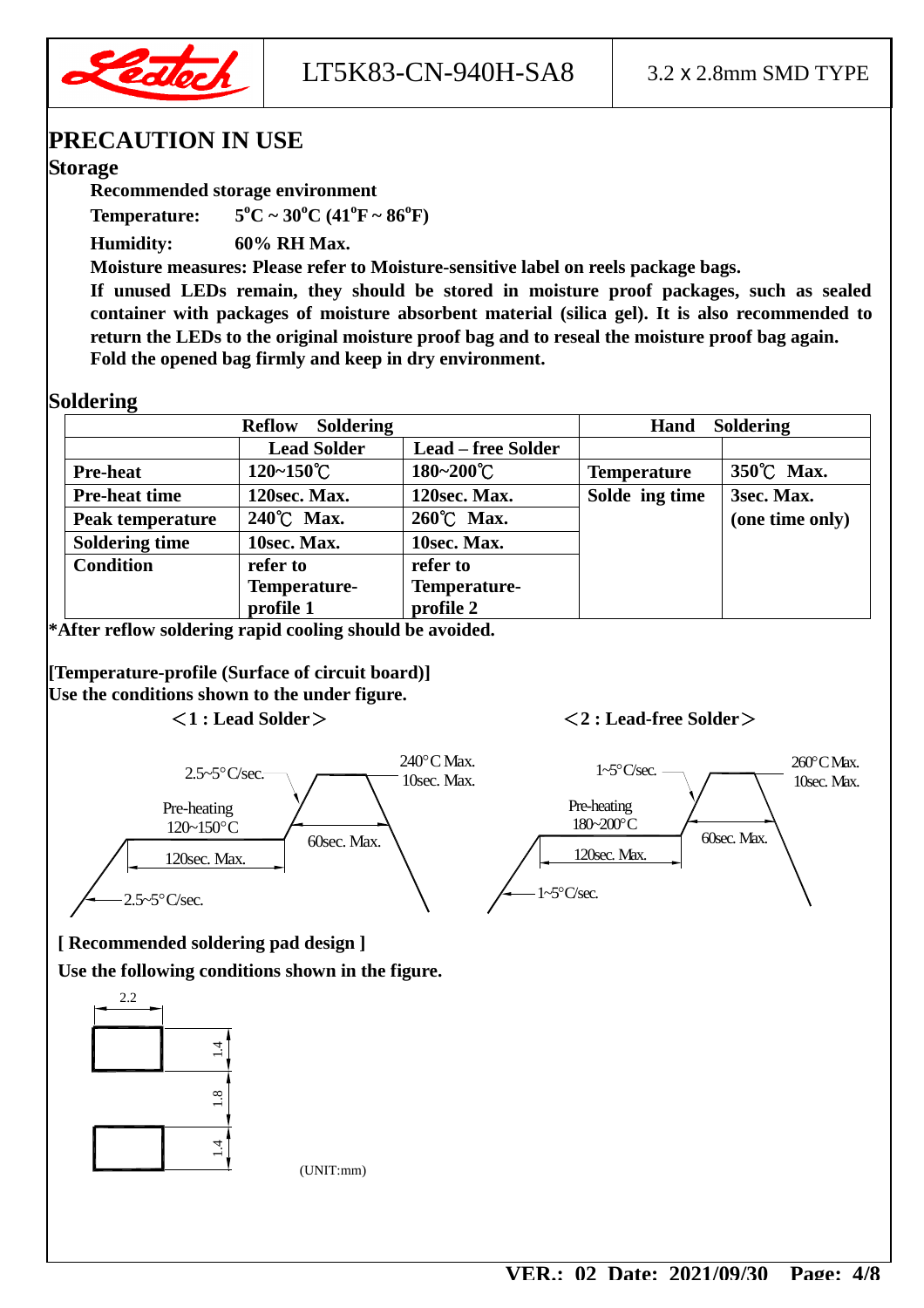

#### **Sulfur-sensitive**

- l **There is silver-plated metal part on the inner/outer side of the outer package. If exposed to the condition with corrosive gas, the silver plating surface may go bad, which will affect soldering strength and optical properties. Therefore, after opening it must be kept in a sealed container, etc.**
- l **Materials contain sulfur component (gasket, adhesive, etc.) may have bad effects on the surface of the coating, so please do not use such materials in the product.**
- l **In cardboard boxes and rubber, even in the atmosphere may contain minute amount of corrosive gases; In addition, the resin material may also contain halogen which has a bad effect on the surface of the coating.**
- l **Even if the soldering installation and product assembly finished, by the effect of corrosive gas generated by relative materials of LED and external injected, the coating surface may go bad, so it is necessary to design the product taking into account the above factors.**
- l **If requires, it is best to use a silicone washer, but be aware that low molecular silicone may cause the product poor contact.**
- l **Keep the product in location where has less temperature change, because moisture condensation would be generated under a condition of strong temperature change.**

### **DISCLAIMER**

- **1. Our department reserves the right(s) on the adjustment of product material mix for the specification.**
- **2.The product meets our department published specification for a period of twelve (12) months from date of shipment.**
- **3.The graphs shown in this datasheet are representing typical data only and do not show guaranteed values.**
- **4.When using this product, please observe the absolute maximum ratings and the instructions for using outlined in these specification sheets. Our department assumes no responsibility for any damage resulting from the use of the product which does not comply with the absolute maximum ratings and the instructions included in these specification sheets.**
- **5.These specification sheets include materials protected under copyright of our department. Reproduction in any form is prohibited without obtaining our department's prior consent.**
- **6.This product is not intended to be used for military, aircraft, automotive, medical, life sustaining or life saving applications or any other application which can result in human injury or death.**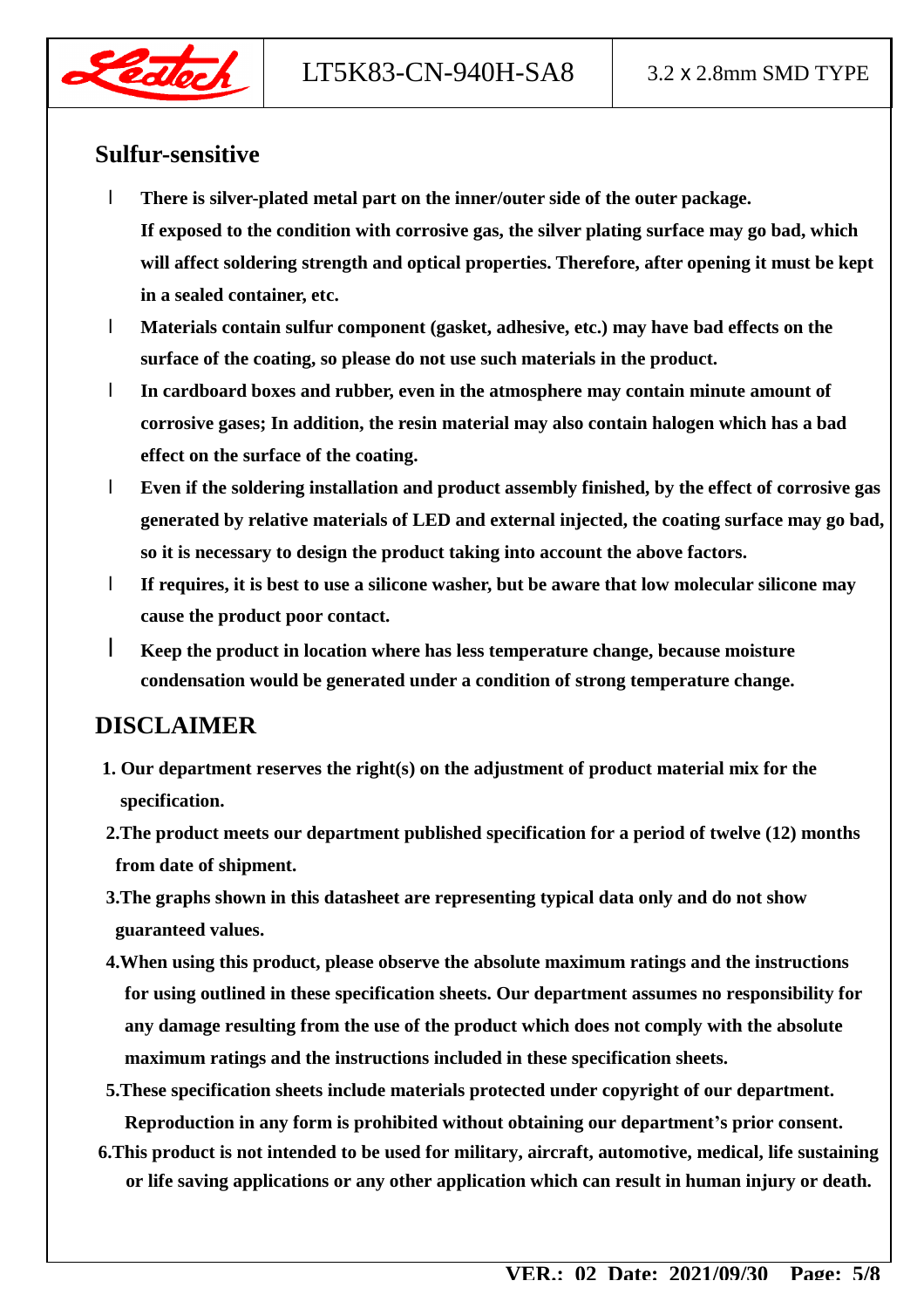

## **Handling of Silicone Resin LEDs**

#### **Handling Indications**

**During processing, mechanical stress on the surface should be minimized as much as possible. Sharp objects of all types should not be used to pierce the sealing compound** 



#### **Figure 1**

**In general, LEDs should only be handled from the side. By the way, this also applies to LEDs without a silicone sealant, since the surface can also become scratched.** 



#### **Figure 2**

**When populating boards in SMT production, there are basically no restrictions regarding the form of the pick and place nozzle, except that mechanical pressure on the surface of the resin must be prevented.** 

**This is assured by choosing a pick and place nozzle which is larger than the LED's reflector area.**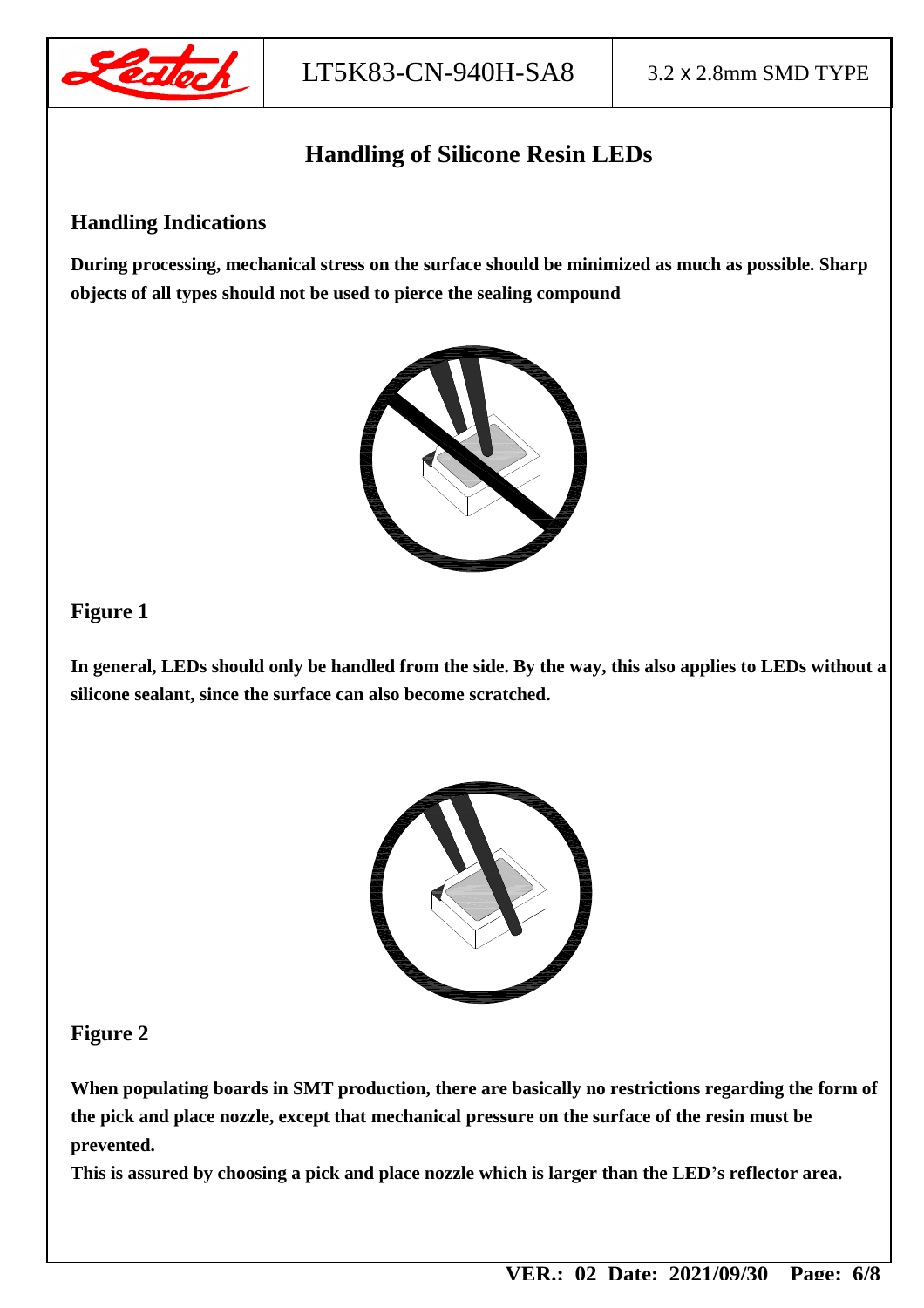

## **Dimensions for Tape**